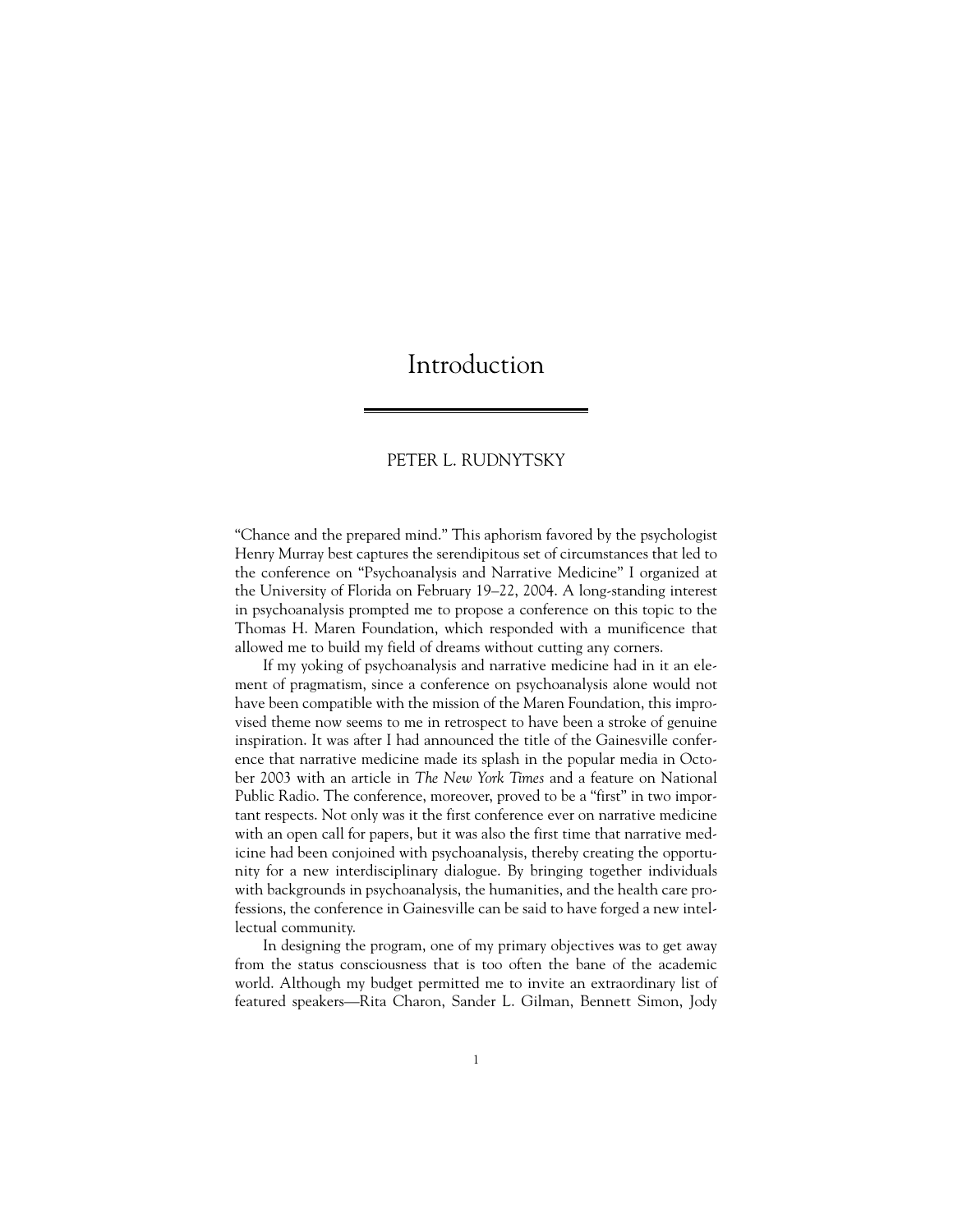Messler Davies, Mark Solms, Abraham Verghese, Jeffrey Berman, Norman Holland, David B. Morris, Lynn Gamwell, Geoffrey Hartman, and Frans de Waal—I also set up seminars, each of which was co-directed by two of the invited speakers. In these seminars, all the conference participants who wished to offer papers could have them discussed in a small-group format. The papers were posted on our Web site as they came in, assigned to a seminar several weeks before the conference, and members were asked to read the other papers in their group before arriving in Gainesville. Unfortunately, a family emergency prevented Jody Davies from attending at the last minute, and her place on the program was ably filled by Vera Camden, whose paper had initially been slated for inclusion in one of the seminars. Excursions to the Harn Museum of Art, led by Lynn Gamwell, to see a special exhibition of photographs of Freud's apartment at Berggasse 19 taken in 1938 by Edmund Engleman, shortly before the emigration of the Freud family from Vienna to London, rounded out the bill of cultural fare.

Besides receiving financial support from the Maren Foundation, one further way in which chance merged with design is that the conference was sponsored jointly by *Literature and Medicine*, co-edited by Rita Charon and Maura Spiegel, and *American Imago*, of which I am the editor and Vera Camden is a co-editor. In this cooperation between our respective journals, both of which are published by The Johns Hopkins University Press, I again discerned an emblem of the interdisciplinary synergy I hoped to achieve; and five of the papers included in the present volume—those by Lisa Schnell, Fred Griffin, Neil Scheurich, Terrence Holt, and Geoffrey Hartman—as well as an earlier version of this introduction, first appeared as a cluster in the Fall 2004 issue of *Literature and Medicine*.

يو<br>پار

Although I am not a scholar of narrative medicine, I believe that in proposing a conjunction with psychoanalysis I was inviting this exciting new discipline to claim an insufficiently acknowledged portion of its own history. For whereas narrative medicine arose from a desire to bring "literary competence" (and the benefits of literary study generally) within the purview of the medical school curriculum, it is, of course, psychoanalysis that is known as the "talking cure," and thus distills the essence of what narrative medicine is all about. From the standpoint of psychoanalysis, conversely, an alliance with narrative medicine offers the prospect of basking in the reflected glory of this revival of humanism within the bastions of science, and thereby strengthening its own position both intramurally within the mental health profession and in American culture at large.

In tracing the psychoanalytic genealogy of narrative medicine, three prominent names come to my mind. The first, inevitably, is Freud. Freud's fun-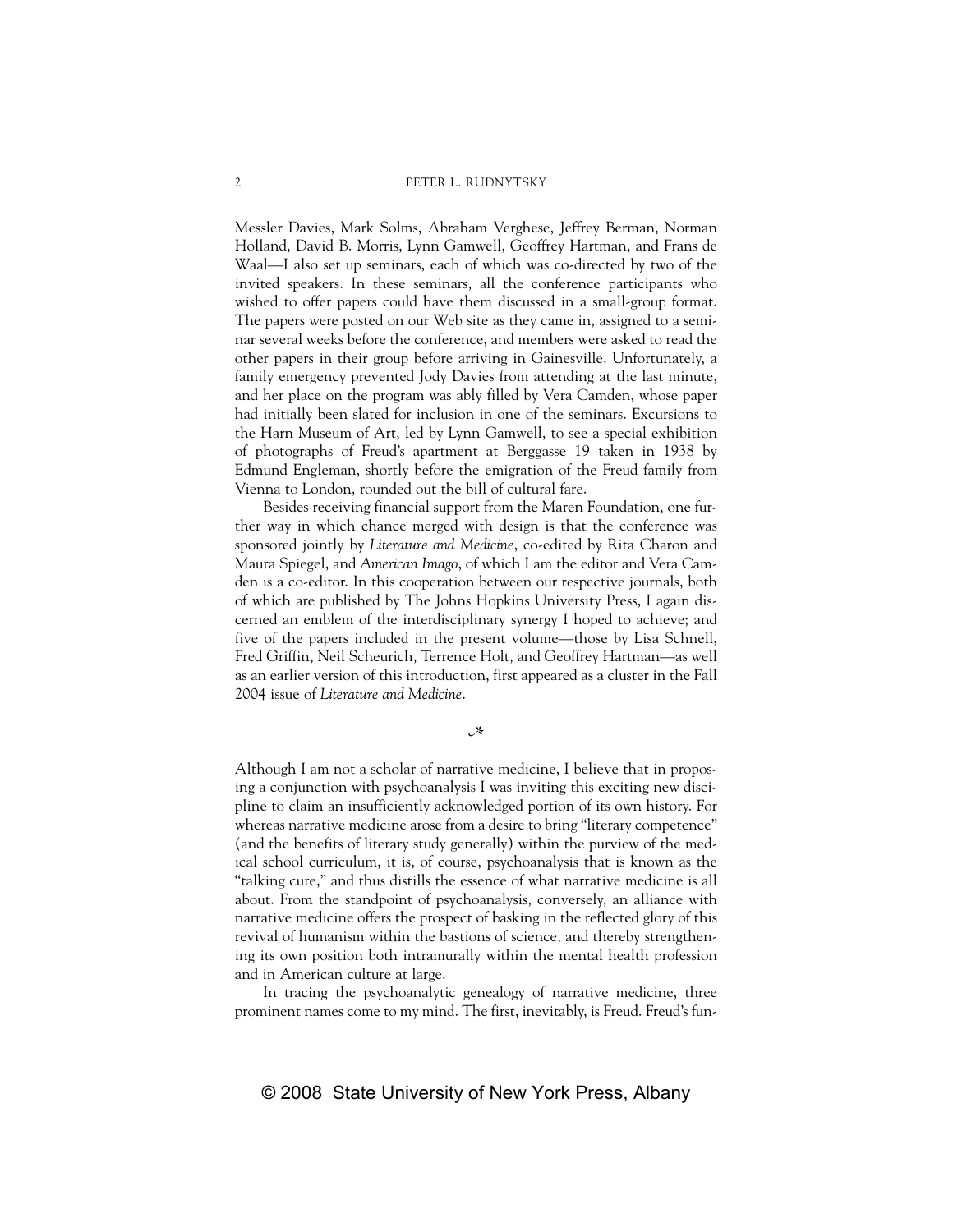damental theoretical contribution is to have elucidated the influence of unconscious mental processes, and the defenses against them, on the whole of human life, while his greatest invention is of a new kind of human relationship—that between analyst and patient—in which people can seek a "soulcure" through exploring the meaning of their often painful experiences with a trained professional in a secular context. Although Freud was himself a neurologist before he became a psychotherapist, he insisted that "psychoanalysis is not a specialized branch of medicine" (1927, 252), but rather belonged to psychology; and that the education of future analysts should "include branches of knowledge which are remote from medicine and which the doctor does not come across in his practice: the history of civilization, mythology, the psychology of religion, and the science of literature" (1926, 246).

Without Freud, there would have been no psychoanalysis, but in at least one important respect he impeded rather than abetted the contemporary rapprochement with narrative medicine. I refer to his notorious recommendation that the analyst should cultivate an "emotional coldness" and model his technique on that of "the surgeon, who puts aside all his feelings" (1912, 115) while performing an operation. Whereas it has been a principal thrust of narrative medicine to encourage physicians genuinely to listen to their patients, and in doing so to learn to look upon them not simply as a bundle of symptoms but as fellow human beings, Freud's own espousal of a surgical model of psychoanalytic therapy paradoxically steered his movement in the opposite direction, a wrong turn from which it is only now finally being rescued.

The other two psychoanalysts who can be regarded as progenitors of narrative medicine, Georg Groddeck and Michael Balint, are central figures in the relational tradition that has, in my understanding, succeeded in rectifying many of Freud's mistakes, including his minimizing of the need for genuine compassion and empathy on the part of the analyst in order for emotional healing to take place in the patient. Both Groddeck and Balint were closely associated with Sándor Ferenczi, Freud's great Hungarian disciple, who—as Paul Stepansky (1999) has shown in his study of the vicissitudes of the surgical metaphor in Freud's work—effected the "only bona fide transformation" (89) in Freud's conception when Ferenczi redefined the analyst not as a surgeon but as an obstetrician:

The doctor's position in psychoanalytic treatment recalls in many ways that of the obstetrician, who also has to conduct himself as passively as possible, to content himself with the post of onlooker at a natural proceeding, but who must be at hand in the critical moment with the forceps in order to complete the act of parturition that is not progressing spontaneously. (1919, 182–83)

While reserving the right to use the "forceps" of active intervention as a last resort, Ferenczi exhorts the analyst to adopt a stance of wise passiveness,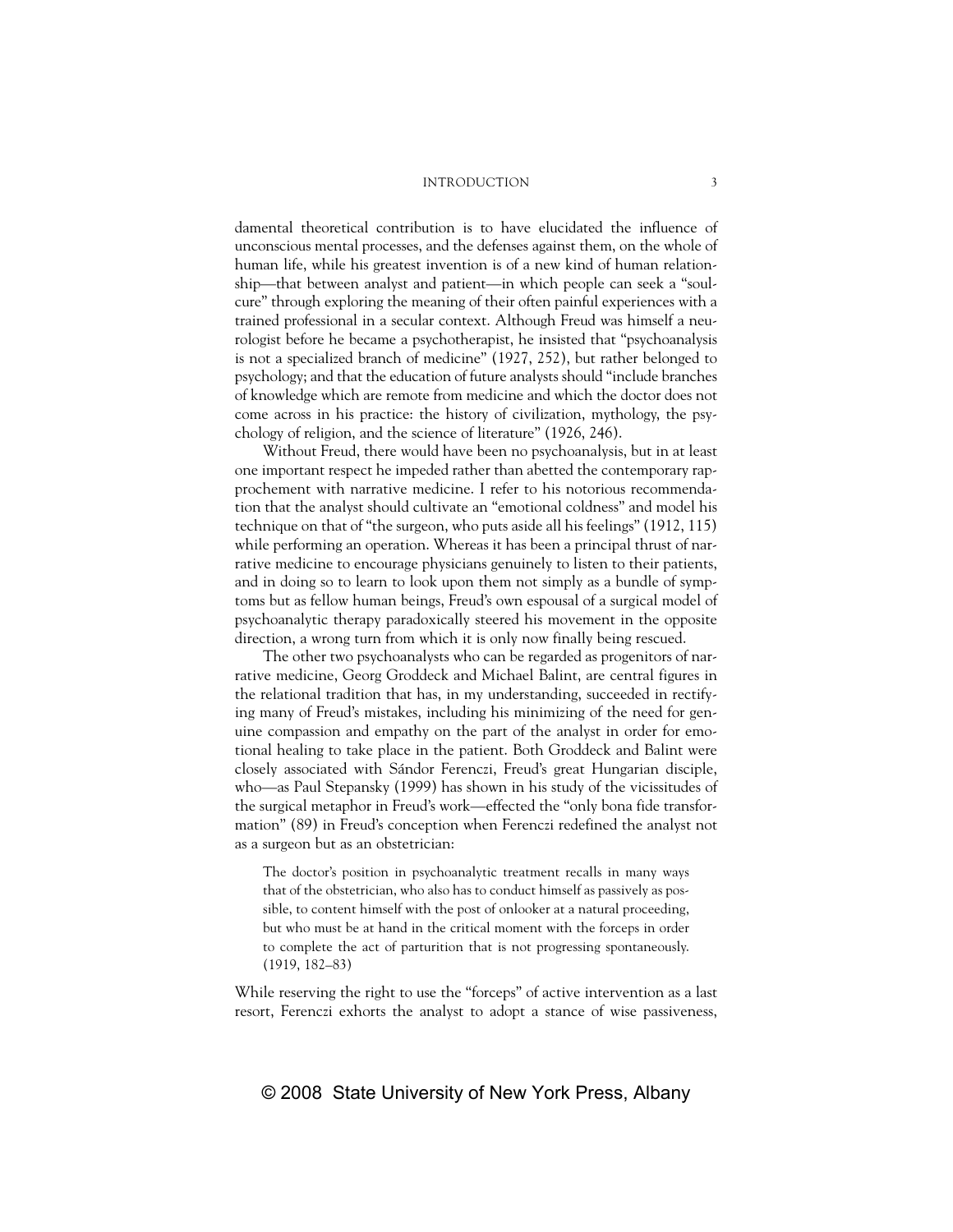though this should not be misunderstood to mean being aloof or devoid of human sympathy.<sup>1</sup>

Ferenczi's admonition was heeded by Groddeck, the maverick director of a sanatorium in Baden-Baden who cheerfully called himself a "wild analyst" and who in his masterpiece, *The Book of the It* (1923), recounted how, in 1909, he "took over the treatment of a severely ill woman who compelled me to become an analyst" (264). Because the patient "saw in me the mother," Groddeck gradually came to renounce the practice of "authoritative, infallible, fatherly suggestion" that he had learned from his mentor Ernst Schweninger, and instead of being an "active, meddling doctor" he sought to become "a passive tool" who placed himself at the patient's disposal (266–67).

As a result of this conversion experience, Groddeck discovered that he himself was being healed by his encounter with his patient: "Then suddenly I stood before the odd fact that I am not treating the patient, but that the patient is instead treating me; or to translate it into my language, that the It of my neighbor seeks so to transform my It, indeed so transforms it, that it becomes serviceable to its purposes" (267). Groddeck summarizes his emphasis on the mutuality of the relationship between analyst and patient, which makes him a founder of contemporary relational thinking, with the affirmation that "it is not the doctor who is the essentially active partner, but the patient. The doctor's chief enemy is hubris" (1926a, 126). And because in every healing relationship there should come "a strange turning point where the patient becomes the doctor and decides himself what he is to do with the doctor's services and even whether he wants to accept them at all" (1928, 215), it follows that if the therapeutic process breaks down for any reason, "the doctor will have to tell himself: I have made a mistake; what matters then is to find out what kind of mistake it was and to discuss it honestly with the patient without any embarrassment or attempt at apology" (1926b, 225–26).

In the history of psychoanalysis, Groddeck is best known for the concept of the "It," that primal source of the psyche-soma, underlying even the unconscious, of which the "I" is no more than an inescapable mirage or symptom. In German, Freud's "id" is also called *das Es*, while his "ego" is *das Ich*, but James Strachey's decision to translate these ordinary German words into English with their Latin equivalents, rather than as "it" and "I," accurately captures the difference between Freud's pseudoscientific structural theory and Groddeck's unabashedly subjective vision of the power of the It to shape human life.

Whereas I revere Groddeck both for his attempt to deflate the hubris of physicians—whether they be psychoanalysts or medical doctors—and for his appreciation of the unconscious dimensions of physical illness, he is attacked by the late Susan Sontag in *Illness as Metaphor* (1978) precisely because he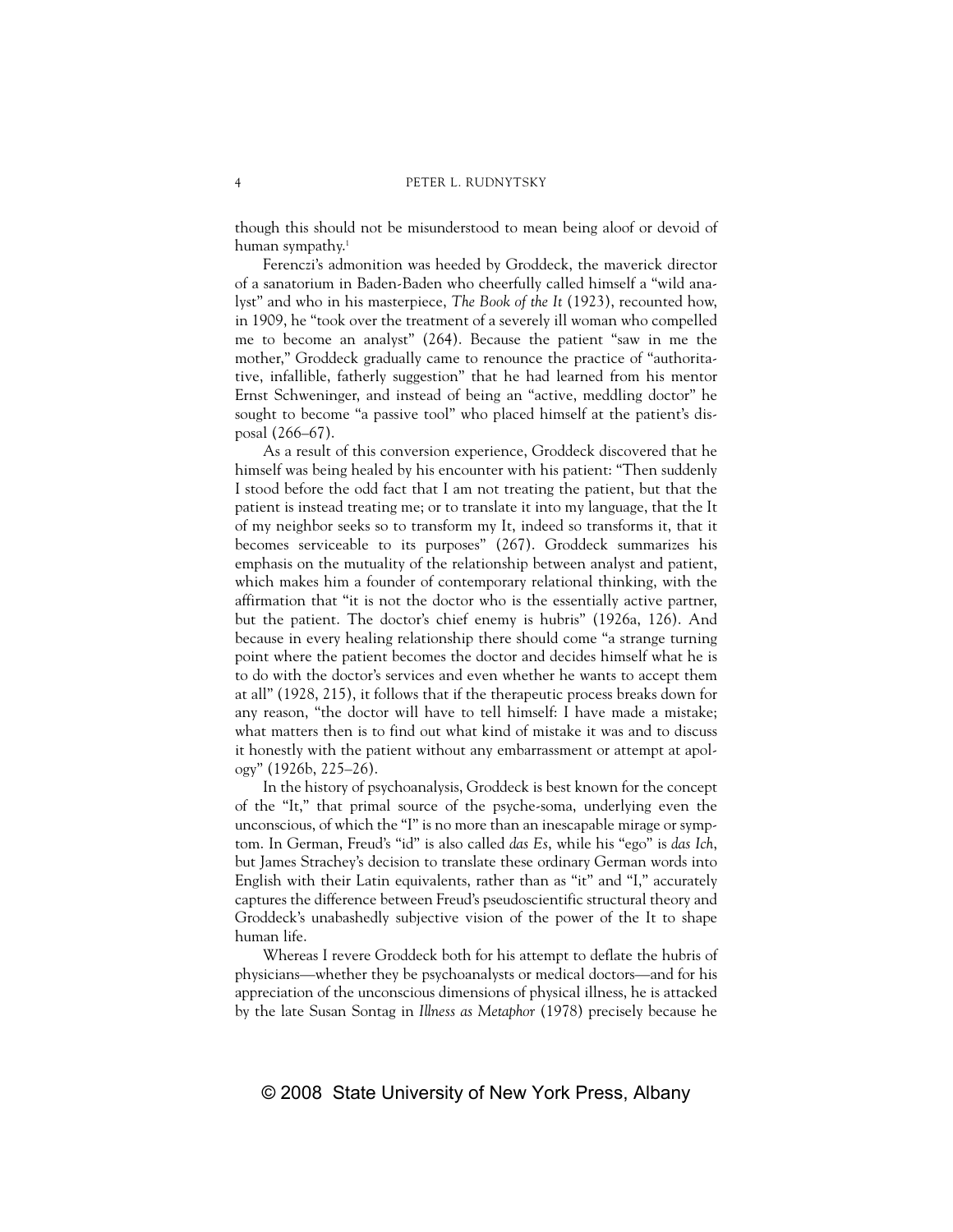ascribes diseases to internal causes and thereby seems to hold the patient responsible for his or her own suffering. "Such preposterous and dangerous views," she rails, "manage to put the onus of the disease on the patient and not only weaken the patient's ability to withstand the range of plausible medical treatment but also, implicitly, direct the patient away from such treatment" (47). Ironically, despite her own eminence as a writer, Sontag's critique of Groddeck reflects her inability to appreciate the positive contributions of either psychoanalysis or narrative medicine. For the main thesis of her book is that "illness is *not* a metaphor, and that the most truthful way of regarding illness—and the healthiest way of being ill—is one most purified of, most resistant to, metaphorical thinking" (3). Contrary to Sontag, however, it is not necessary to lay down the potent weapons of Western biomedicine, or, in Lou Andreas-Salomé's words, to look upon "the sick man as a criminal to be punished" (Freud and Andreas-Salomé 1966, 138), to recognize that even a physical illness will be given unconscious meanings by the person who suffers from it, and that the metaphors one fashions are likely to affect the outcome of the psyche-soma's efforts at self-healing. In her resistance to seeing illness as a metaphor, Sontag in effect counsels patients supinely to entrust themselves into the hands of their supposedly godlike physicians, and thereby spurns what there is to be learned not only from Groddeck but also from both Freud and Rita Charon.

Unlike Groddeck, who was Ferenczi's friend and contemporary, Balint was his most outstanding pupil; and when he left Budapest for London in January 1939, six years after Ferenczi's death, Balint provided a living link between the Hungarian and British schools of psychoanalysis. Together with W. R. D. Fairbairn, D. W. Winnicott, Marion Milner, John Bowlby, and others, Balint became a mainstay of the Independent tradition in British psychoanalysis, which is the most fertile seedbed of contemporary relational thought. Balint's theoretical contributions include a refutation (1937) of Freud's misguided notion of primary narcissism, and the elaboration of his own model of the "basic fault" (1968); but his most important achievement in the present connection is to have pioneered in introducing psychoanalytic principles into the practice of general medicine. He developed his ideas out of group seminars conducted in the 1950s at the Tavistock Clinic, and his book, *The Doctor, His Patient, and the Illness* (1964), inspired a far-flung movement of "Balint groups" that continues to the present day.

Written in nontechnical language for practicing internists, who are seen as mediating between the patient and the specialist, *The Doctor, His Patient, and the Illness* is founded on the premise that "by far the most frequently used drug in general practice [is] the doctor himself," yet "no guidance whatever is contained in any textbook as to the dosage in which the doctor should prescribe himself" (1964, 1). Among the many valuable insights in the book is that "in general practice the real problem is often the illness of the whole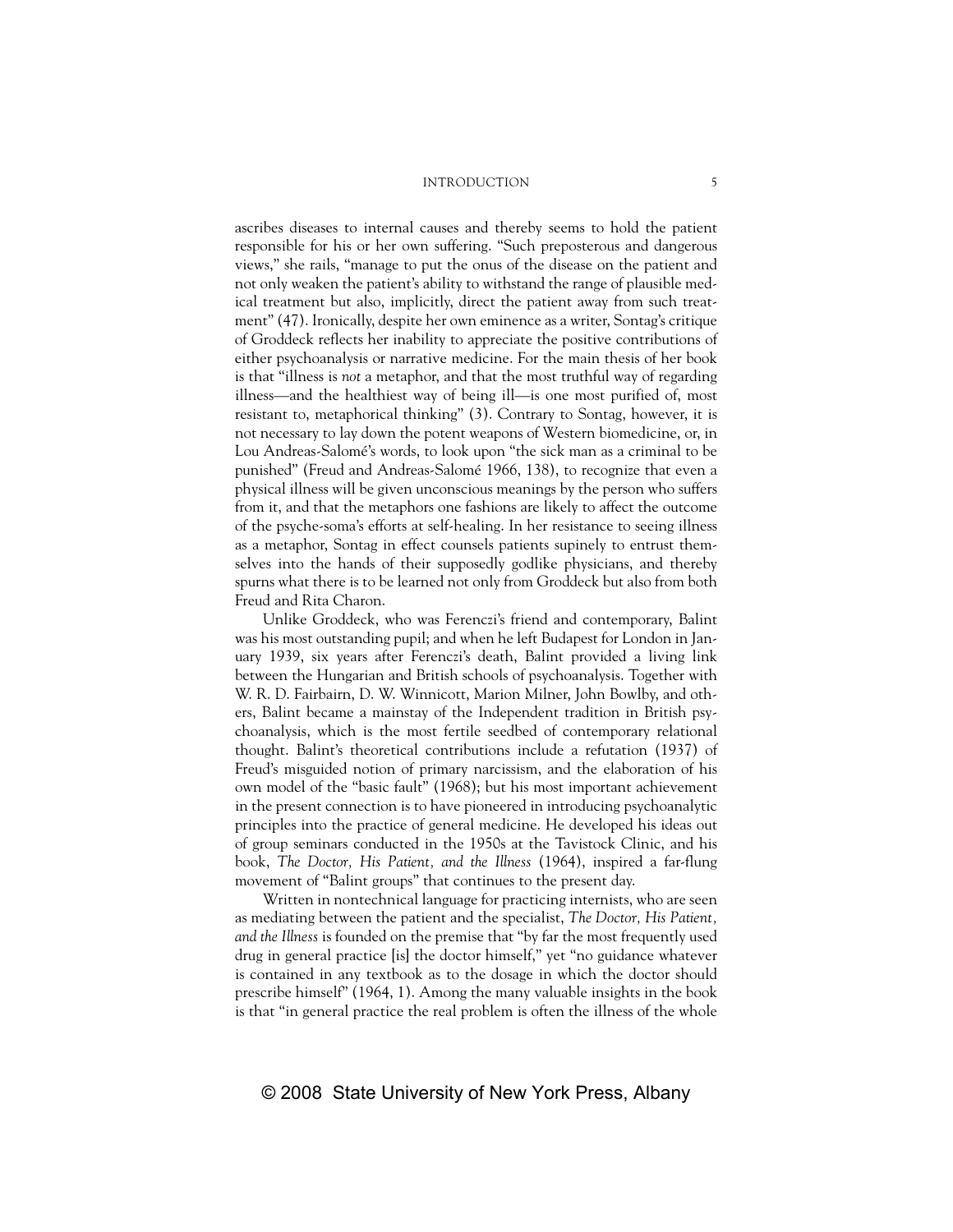person" (39), and diagnosis constitutes a movement from an "unorganized" to an "organized" state through a process in which patients "*offer or propose various illnesses* . . . until between doctor and patient an agreement can be reached, resulting in the acceptance by both of them of one of the illnesses as justified" (18). As Balint stresses, "*if you ask questions, you get answers and hardly anything else*" (133); and the doctor must therefore above all simply "learn *to listen*" (121). This ability, he adds, "*is a new skill, necessitating a considerable, though limited, change in the doctor's personality*." By learning to listen to what may be unconscious in the patient, moreover, "the doctor will start listening to the same kind of language in himself." In the psychoanalytic terminology that Balint introduces only in his appendices, the doctor is being encouraged to monitor his or her *countertransference* to the patient. As a practical matter, a cultivation of the ability to listen entails shifting the doctor-patient relationship away from the "pattern of a physical examination" because such an objectification of the patient "inactivates the processes [the doctor] wants to observe as they can happen only in a twoperson collaboration" (121).

Despite the burgeoning interest in narrative medicine, I suspect that many physicians who may already be convinced of the need to listen empathically to their patients, as well as of the desirability of enhancing "literary competence" as a part of medical education, have not yet recognized the extent to which this symbiotic relationship between literature and medicine is triangulated by psychoanalysis. As a modest first step, I would encourage teachers of courses in narrative medicine to consider including psychoanalytic texts on their syllabi. Not only does the psychoanalytic literature contain classics well worth reading for their own sakes, but the theoretical framework of psychoanalysis provides a language for describing the experiences that occur in everyday life, but can be observed in heightened form in highly charged relationships such as those between doctors and their patients. And it surely would not be amiss to bring psychoanalysts into the ongoing conversations between humanists and health-care providers.

يو<br>پار

Although there is perforce some overlap in their concerns, I have divided the chapters in this book into four sections. The first, "Contextualizing Narrative Medicine," serves as a portal for the entire collection. Pride of place belongs to Rita Charon who, in "Where Does Narrative Medicine Come From? Drives, Diseases, Attention, and the Body," recapitulates both the origins and bedrock principles of this new way of honoring "the complexities of the self's relation to the body in which it lives." Describing how she was first "visited" by the phrase "narrative medicine," Charon notes that its "grammatical kinship to such names as nuclear medicine and internal medicine" allows her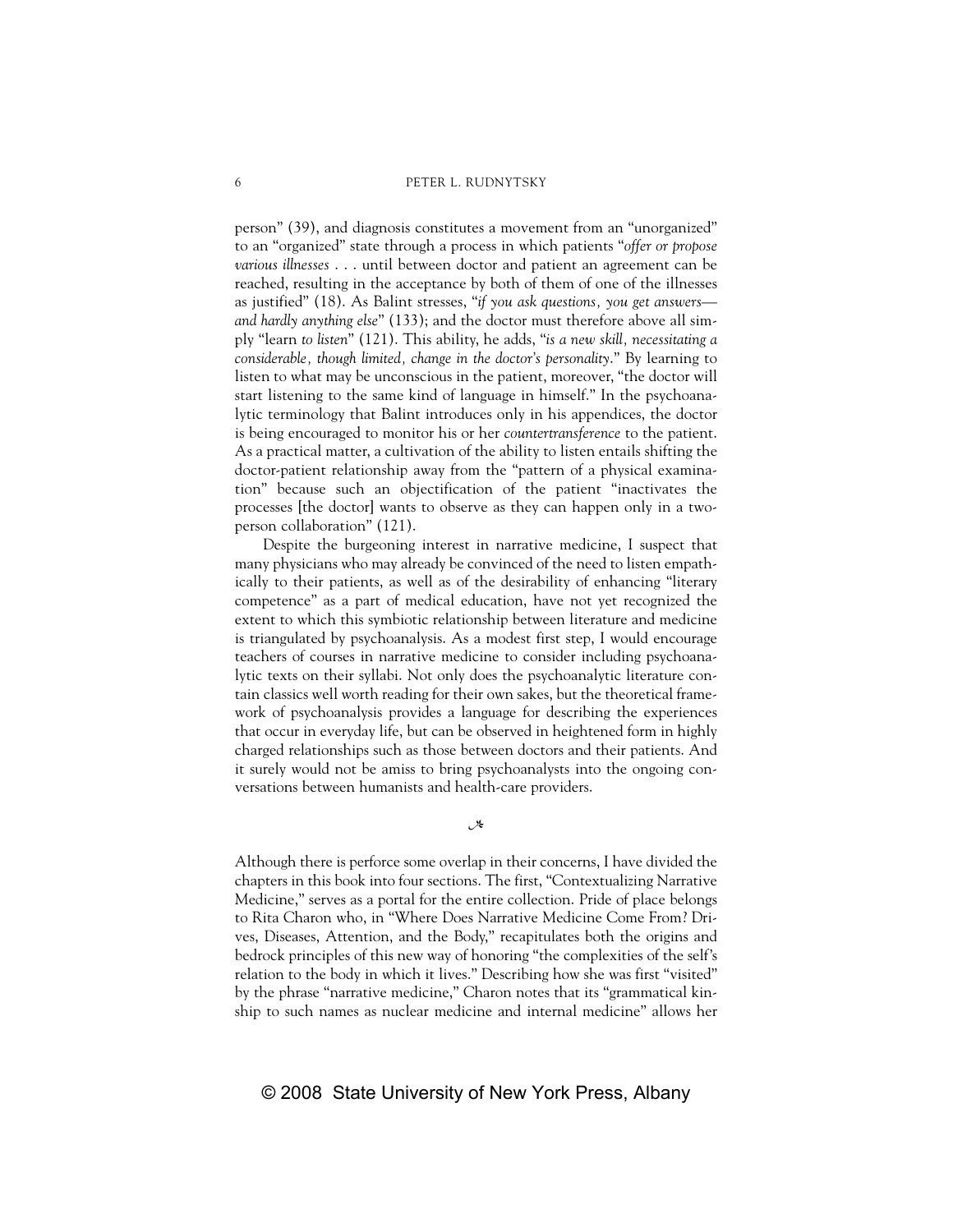inspired coinage to "say with more directness than can a phrase such as 'literature and medicine' that this is a bona fide field of medicine in which you can specialize and still be a doctor."

Of particular interest to readers of this volume will be Charon's reflections on the similarities and differences between narrative medicine and psychoanalysis, particularly with reference to their relations to the body. It is certainly true, as Charon notes, that the work of the internist or surgeon requires "corporeal contact"—indeed, the inflicting of pain—in a way that is prohibited to the analyst, though Charon likewise stresses the degree to which communication between analyst and patient takes place through "the bodily experiences of passion and drives." From my relational perspective, I would question Charon's contention that "the goals of treatment start with freeing the patient's libidinal energy," while "emotional or existential" aims have only a secondary importance. Uninhibited sexual gratification, however great its intrinsic reward, is no guarantee of happiness in life, and it is not uncommon for promiscuity to be the symptom of an underlying "emotional or existential" conflict. Still, Charon's insistence on the body as an "integument" that at once connects us to and separates us from other human beings remains powerfully evocative, and her example of how "a shadow story of severe congestive heart failure" elicited by a physician's questioning contradicts a patient's protestations of being in good health shows the body to be an agent of unconscious communication in the most radical sense.2

As Rita Charon can be credited with having created the discipline of narrative medicine, so Sander L. Gilman has in his immensely productive and wide-ranging career carved out his own distinctive field as a literary and cultural historian of the representations of disease and pathology. In a *tour de force*, his "Desire and Obesity: Dickens, Endocrinology, Pulmonary Medicine, and Psychoanalysis" takes the character of Joe, the "Fat Boy" in Dickens's *Pickwick Papers*, as the nodal point for an investigation into the stereotype of obesity in the nineteenth and twentieth centuries. As Gilman shows, Dickens at once exploited and subverted the conventional "image of the stupid fat man," and his character remained a standard point of reference in the subsequent medical literature on obesity, especially in children. Gilman's paper is a feast of many courses, but perhaps the most delectable portion is the concluding section on Hilde Bruch, a German-Jewish physician who, after fleeing the Nazis, came to the United States, where she underwent a training analysis with Frieda Fromm-Reichmann and "popularized the diagnosis of anorexia nervosa." Citing Bruch's 1973 book, *Eating Disorders*, which offers a psychodynamic rather than an organic explanation for Joe's so-called "Pickwickian Syndrome," Gilman reminds us that issues of gender and race are never far from the surface in the readings and misreadings generated by this singularly persistent—and pernicious—stereotype.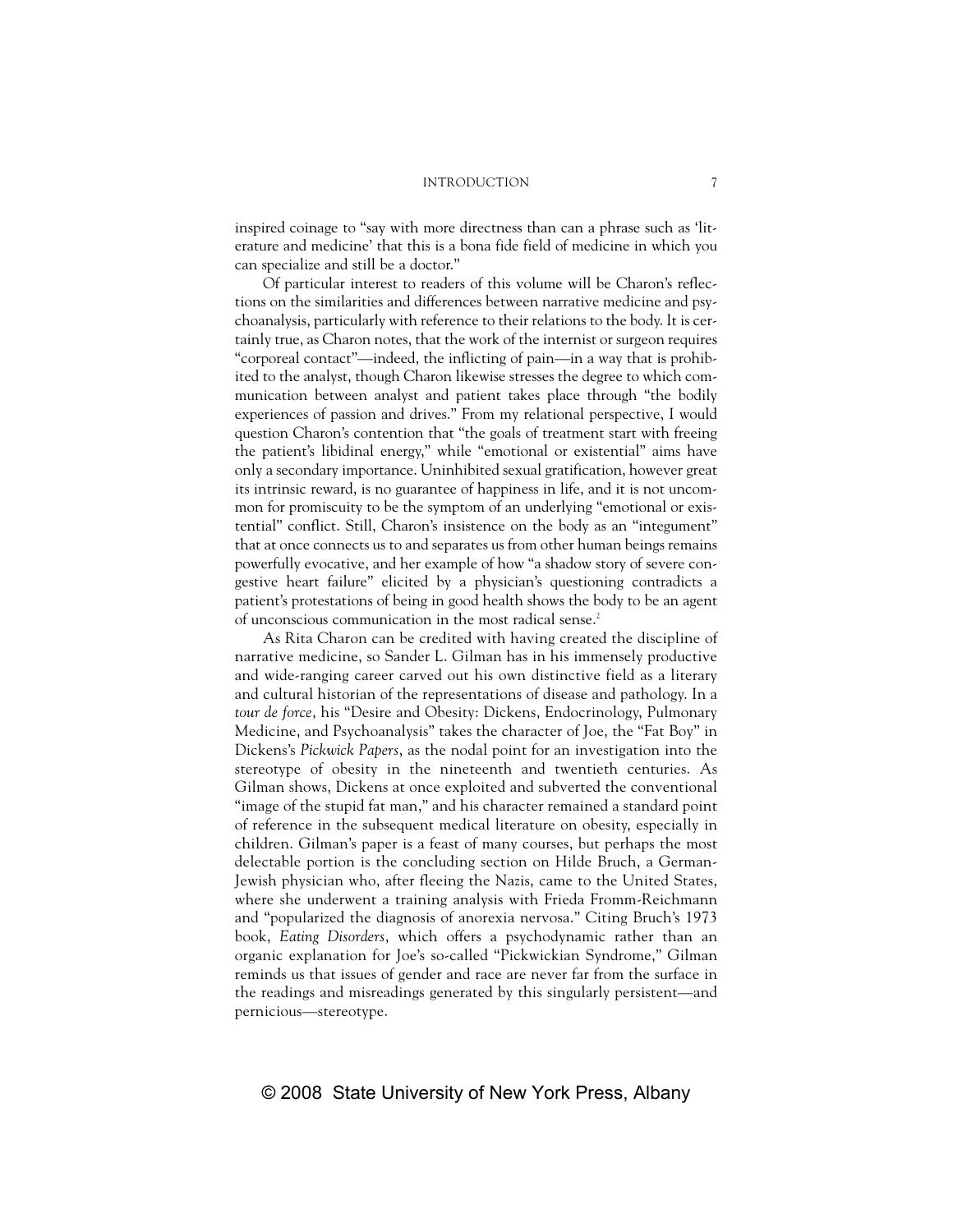The depth and breadth of Sander Gilman's work find a worthy sequel in that of our two Holts. Richard Lewis Holt's "Pinel and the Pendulum" itself juxtaposes two Foucaults, J.-B. and Michel, and the pendulum suspended in 1751 by the former in the Pantheon with the metaphor of the pendulum as it pertains to the conflicting forces that bisect Holt's chosen field of psychiatry. Holt's chapter leads into an extended meditation on Philippe Pinel, best known for having in 1795 unchained the patients in his asylum Le Bicêtre, and a reading of Pinel's landmark text of 1801, *A Treatise on Insanity*. Although Pinel advocated the "moral" treatment of insanity, Holt makes it clear that this Enlightenment ideal was by no means "immune to empirical scrutiny and validation." And though Pinel not only unchained but also listened to his patients, and thereby introduced "the patient utterance as a legitimate object of study," his position at the apex of "both the physical and discursive spaces of insanity" exemplifies Holt's point that "it was an institution, the asylum, that gave rise to Pinel's novel psychiatric perception," as much as "a new way of looking at the mentally ill" can be said to have created "new powers and institutions." In thus using Pinel to demonstrate that "the modern medical gaze is as much about power as it is about knowledge," Holt circles back to Michel Foucault, whose *Histoire de la folie* he had in his pocket as he walked from La Salpêtrière to the Pantheon during his student days in Paris.

Terrence E. Holt first gained a PhD in English literature before qualifying as a medical doctor. Drawing on his scholarly training, Holt in "Narrative Medicine and Negative Capability" offers an incisive cultural history of narrative medicine. As Holt argues, its cultivation of confessional writing has antecedents in the New Journalism of the 1960s. Through its rejection of "Olympian objectivity," this "reinserting [of] the first-person singular point of view into journalism" risked indulging in "the voyeuristic pleasures of participation without any of the guilt." Yet, Holt contends, as a paradigm of "the mixed motives and shameful pleasures that accompany the most virtuous acts," such a "contradictory fragmentation of impulse" is "an inevitable part of ethical discourse" that paradoxically "offers a ground that actually enables a practical ethics of care."

Any examination of medical autobiographies, Holt continues, turns not simply on the doctor-patient relationship, but above all on the relationship with the audience that consumes these often harrowing tales of fallibility and even incompetence. For Holt, as one schooled in poststructuralism, narrative medicine is less a "response to contemporary pressures in medicine" than it is a "particularly revealing example of the fissures and paradoxes that necessarily result whenever we tell ourselves any story of the 'I.'" Fittingly, Holt concludes with an autobiographical vignette of his own about an occasion when, as an exhausted resident, he had ordered the discontinuance of a pump that had kept one of his cardiac patients alive. Reminded of his father's death a

### © 2008 State University of New York Press, Albany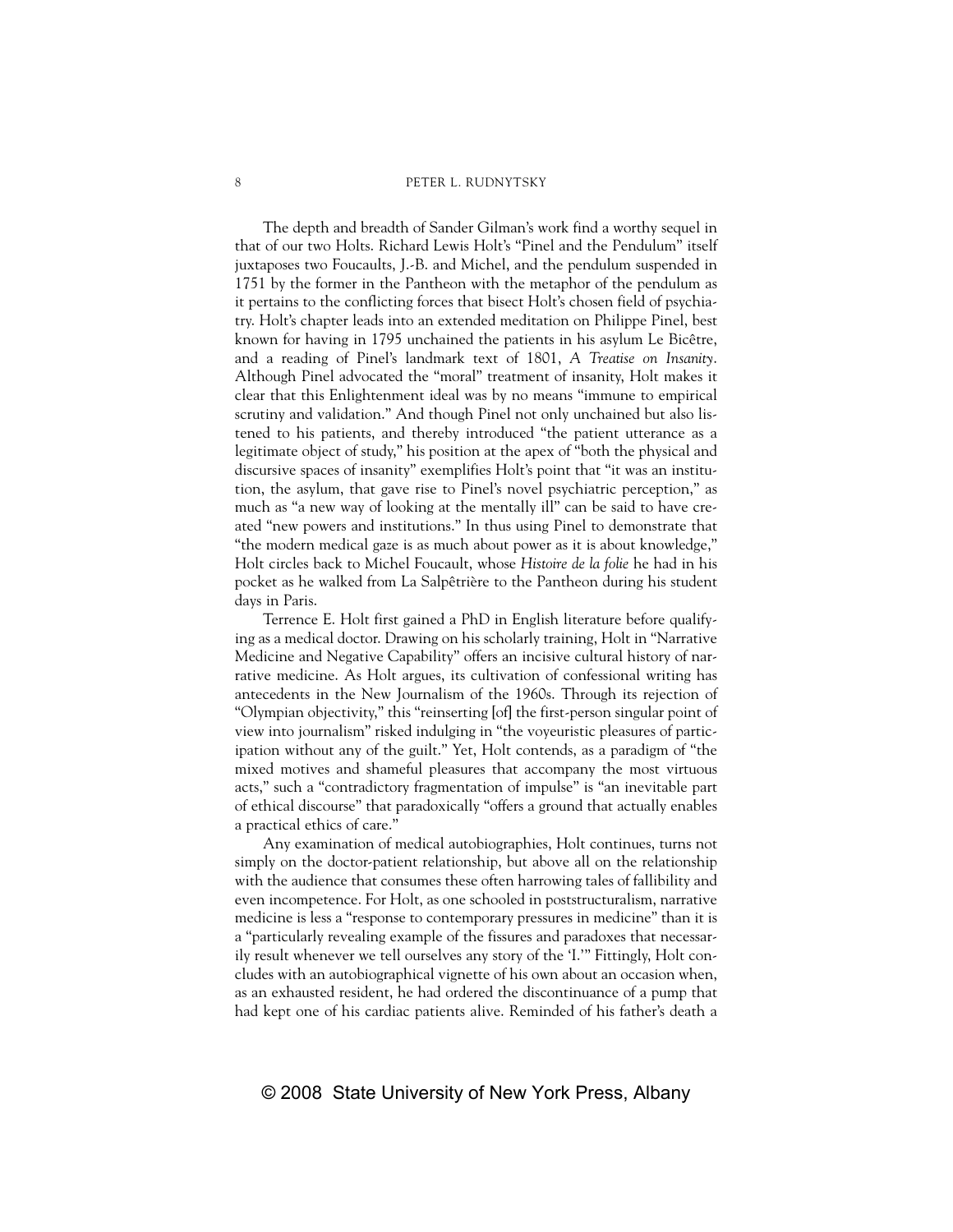decade earlier under "nearly identical" circumstances, Holt sobbed to himself while simultaneously thinking about how soon he could get away for lunch and of the many other patients for whom he was also responsible. Far from being troubled by this "splitting," however, Holt experienced it as a truthful liberation that enabled him to respond in the moment of crisis both as a detached medical professional and as a human being united in grief with the dying woman and her family. Such a capacity for "entertaining two seemingly opposed responses" Holt attributes to his training "not as a doctor, but as a reader," and he equates it with what the poet-physician (and tuberculosis victim) John Keats two centuries ago called "negative capability."

Our four chapters in "Psychoanalytic Interventions" include three by practicing psychoanalysts with a profound literary sensibility, and one by a scholar with a deep knowledge of psychoanalysis. In "'The Past Is a Foreign Country': Some Uses of Literature in the Psychoanalytic Dialogue," Vera Camden takes off from Freud's references to Oedipus and Hamlet to contend that "narrative functions like the repressed core that will inevitably return, however disguised, to haunt the science of psychoanalysis." The heart of her paper is an extended case history of a deeply traumatized woman, haunted by the childhood memory of having had to drown kittens in a bucket of water and crying hysterically as she saw their excrement in the water. Mrs. F.'s analysis was flooded by anal material, including bouts of diarrhea that interrupted her sessions, and chaotic dreams that it was Camden's task to "clean up." Listening to Mrs. F. reminded Camden of L. P. Hartley's novel, *The Go-Between*, in which the narrator is similarly traumatized by the "foreign country" of his past. Although Camden did not divulge her countertransferential associations directly to her patient, they did inform how she worked with Mrs. F., and the changes they were able to effect together in her psychic landscape. It may not require being an English professor, as Camden is, to be a gifted psychoanalyst; but Camden's chapter is a model of how the "talking cure" is indeed on every level synonymous with narrative medicine.

The theme of trauma receives more general elaboration in Bennett Simon's "It's Really More Complicated Than You Imagine: Narratives of Real and Imagined Trauma." Drawing on his previous work on both tragic drama and ancient Greek thought, as well as on his experience as a psychiatrist and psychoanalyst, Simon defines traumas as events that "at once demand to be made meaningful, yet also resist understanding." Narratives, he explains, require the dynamism of "trouble," but overwhelming trauma is precisely "not symbolizable," and may thus be known "mainly by the uncanny or despairing affects in the patient or those induced in the therapist or both." Simon marshals research by neuroscientists and developmental psychologists to bolster his point that, unlike "ordinary autobiographical memory," traumatic experiences "are initially imprinted as sensations or feeling-states that are not immediately transcribed into personal narratives." The therapist who works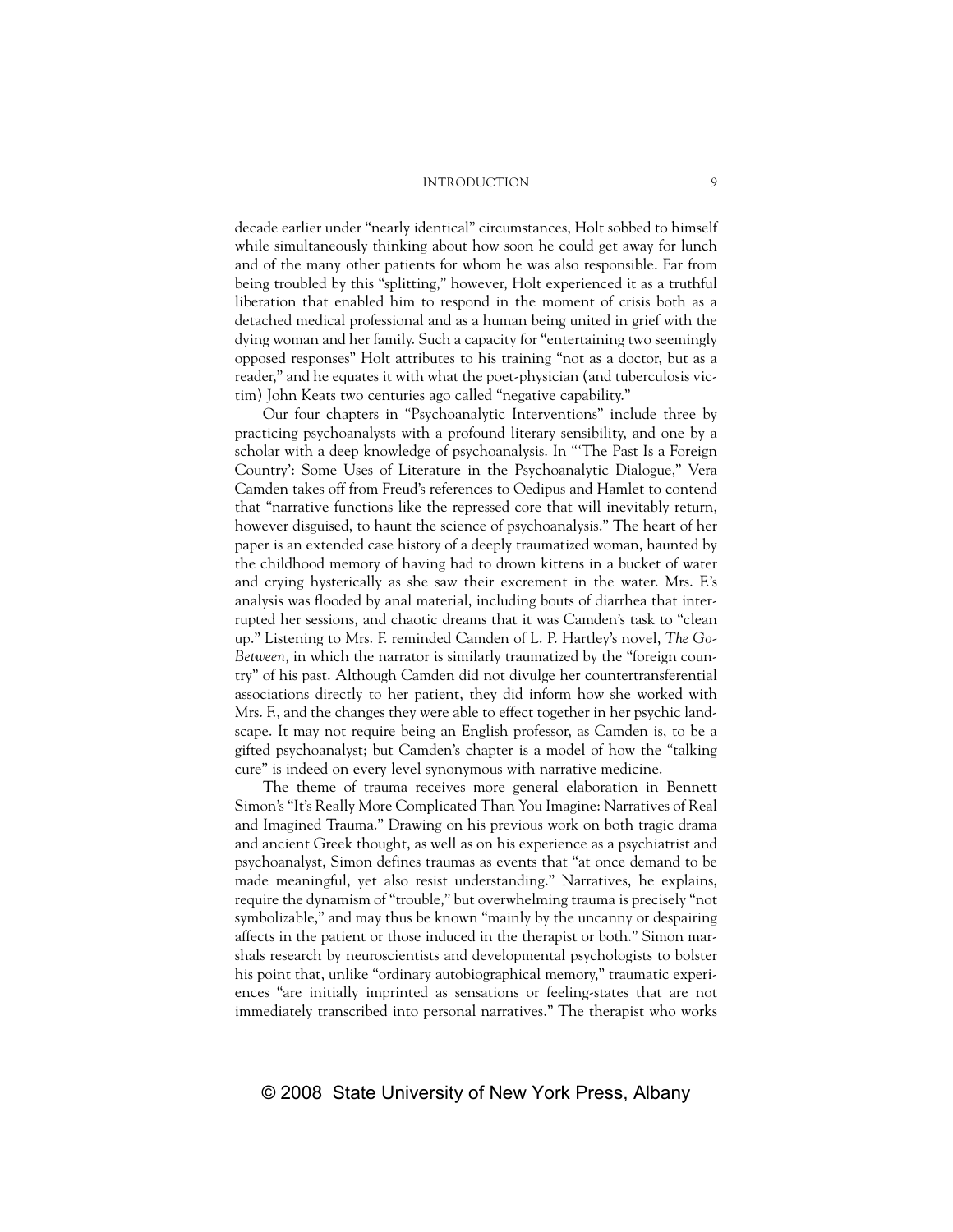with traumatized patients will thus find he or she "has stepped into a minefield without knowing it," and from a series of arresting vignettes Simon draws the conclusion that "the problem of sorting out true memories from fantasies" is "enough to drive the clinician *meshuge*."

Beginning, like Simon, with the phenomenon that "trauma evades narrative memory," Janet Sayers, in "Narrative and Feminine Empathy: James to Kristeva," focuses on the ineffable states of mystical transcendence to which the shattering experience of trauma is paradoxically akin. Whereas both narrative medicine and psychoanalysis tend to place their faith in the curative powers of speech, Sayers points to a countertradition, stemming from William James, in which it is rather the escape from language that can heal "the divided self." Sayers then explores how D. W. Winnicott, Wilfred Bion, and Julia Kristeva variously trace the roots of a "proto-narrative" capacity for empathy to the mother-infant bond. The psychoanalyst who, through reverie, assists the analysand in "digesting" otherwise inchoate data of experience—in Bion's terms, transmuting a "b-element" into an "a-element"—is recapitulating the role of the mother. To imbue experience with the resonance of a dream is likewise the task of art. In the context of her concerns with psychoanalysis and narrative medicine, Sayers's chapter brings together the questions of gender and religion, and she intimates that it may be possible to reconcile narrative with what lies before or beyond it, the wordless expanse captured in Henry James's image (invoked by Rita Charon) of the healer's "great empty cup of attention."

Our final chapter in this section, Fred L. Griffin's "The Fortunate Physician: Learning from Our Patients," expatiates on John Berger's *A Fortunate Man* (1967), a literary portrait of the life of an English country doctor, John Sassall, in order to convey in accessible language what a psychoanalyst has to offer to physicians "on the front lines of patient care." Griffin, himself a physician as well as a psychoanalyst, has recently co-founded a discussion group on narrative medicine under the auspices of the American Psychoanalytic Association, and he conceives of this chapter as a contribution to the "conversation" not only between psychoanalysts and primary care providers but also between the disciplines of psychoanalysis and narrative medicine. Without being influenced by Groddeck, Sassall concurs that "the forms in which disease are expressed are largely determined by the entire personality of the patient," and that the physician should give up a conception of himself as "a heroic figure" in order to be able to learn from his or her patients, while Griffin's own project of speaking to physicians about psychoanalysis without resorting to its esoteric terminology finds its prototype in Balint's Tavistock seminars.

Some of the most deeply affecting chapters in this book are those in the third section, "The Patient's Voice." For as both narrative medicine and contemporary psychoanalysis have cultivated a more collaborative partnership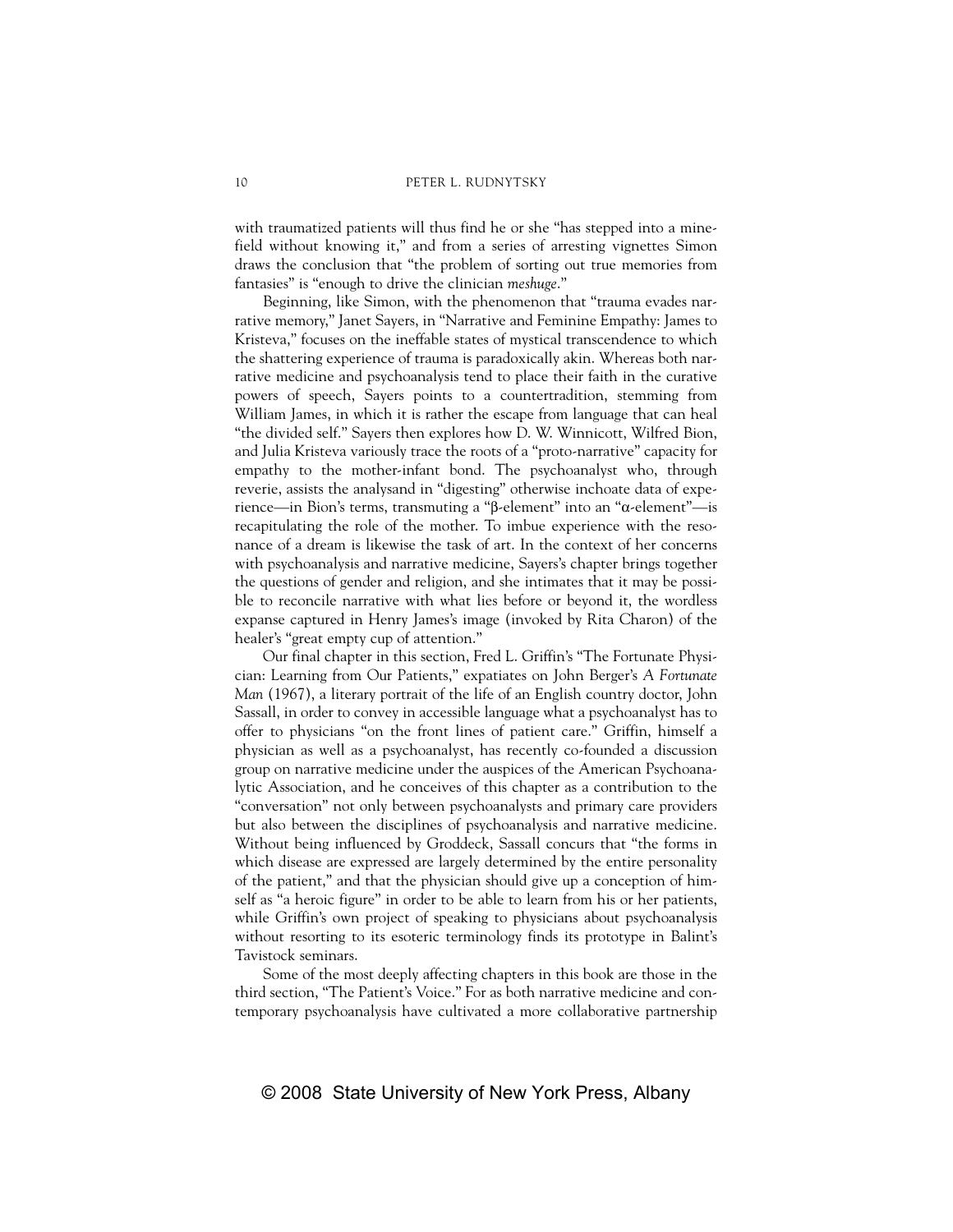between both members of the treatment dyad, so both modalities encourage the patient to share his or her own story as an integral part of the healing process. In "Learning How to Tell," Lisa J. Schnell combines the tale of the death of her daughter Claire at eighteen months from a horrifying neurological disorder with the tale of her own psychosomatic illness arising from an unconscious identification with her daughter's plight, and Schnell weaves this exceptionally poignant dual narrative together with arrestingly original meditations on psychoanalytic theory.

Although Schnell does not cite either Groddeck or Balint, her chapter, like Griffin's, makes a compelling case for their teachings. She comes to recognize that her physical symptoms are nothing if not metaphors, caused by her "inability to pronounce *da*—to tell, to imagine, the whole of my and Claire's story." In keeping with Balint's view of diagnosis as a process of negotiation between doctor and patient, Schnell explains that she "was looking for another story, one that I could own even if I couldn't control it," and that it was her "doctor's very refusal to tell his own story about my illness that allowed me to regain my health." She reads the *fort-da* game of Freud's grandson recounted in *Beyond the Pleasure Principle* as a parable about the origins of narrative out of an experience of primordial loss, and how the ability to mourn requires that one possess "an internal space of perception," which is tantamount to acknowledging the "cognitive distance" between a thing and its linguistic representation. Thus, "learning how to tell" becomes a matter of replacing hysterical imitation that does not allow for symbolic distance with a verbal *mimesis* that at once accepts and transmutes loss.

Whereas Lisa Schnell explores how her mental anguish expressed itself through physical symptoms, Ed Cohen in "Imagining Immunity" leaps across the mind/body divide from the opposite direction. Stricken with Crohn's disease in his early teens, Cohen recounts what it has meant to him medically, intellectually, and spiritually to have grown up "in thrall to a metaphor." While not denying the efficacy of Western biomedicine, Cohen indicts the professionals who treated him because they "didn't believe that metaphor had much to do with their practices," and he attributes his own astonishing recovery from near death to the activation of his body's innate healing powers, chiefly through trances in which he visualized "wrapping a band of warm light around the surgical incisions." Cohen joins Richard Holt in paying homage to Foucault for enabling him to understand how his own experience as a patient was "enmeshed in the institutional plays of power/knowledge," and his chapter likewise dovetails with Janet Sayers's reflections on the symbiotic relations between narrative understanding and intimations of transcendence.

What I find perhaps most impressive about Cohen's chapter, as about Schnell's, is its seamless transition from spellbinding autobiography to scintillating theoretical analysis. He traces the concept of "immunity" to its origins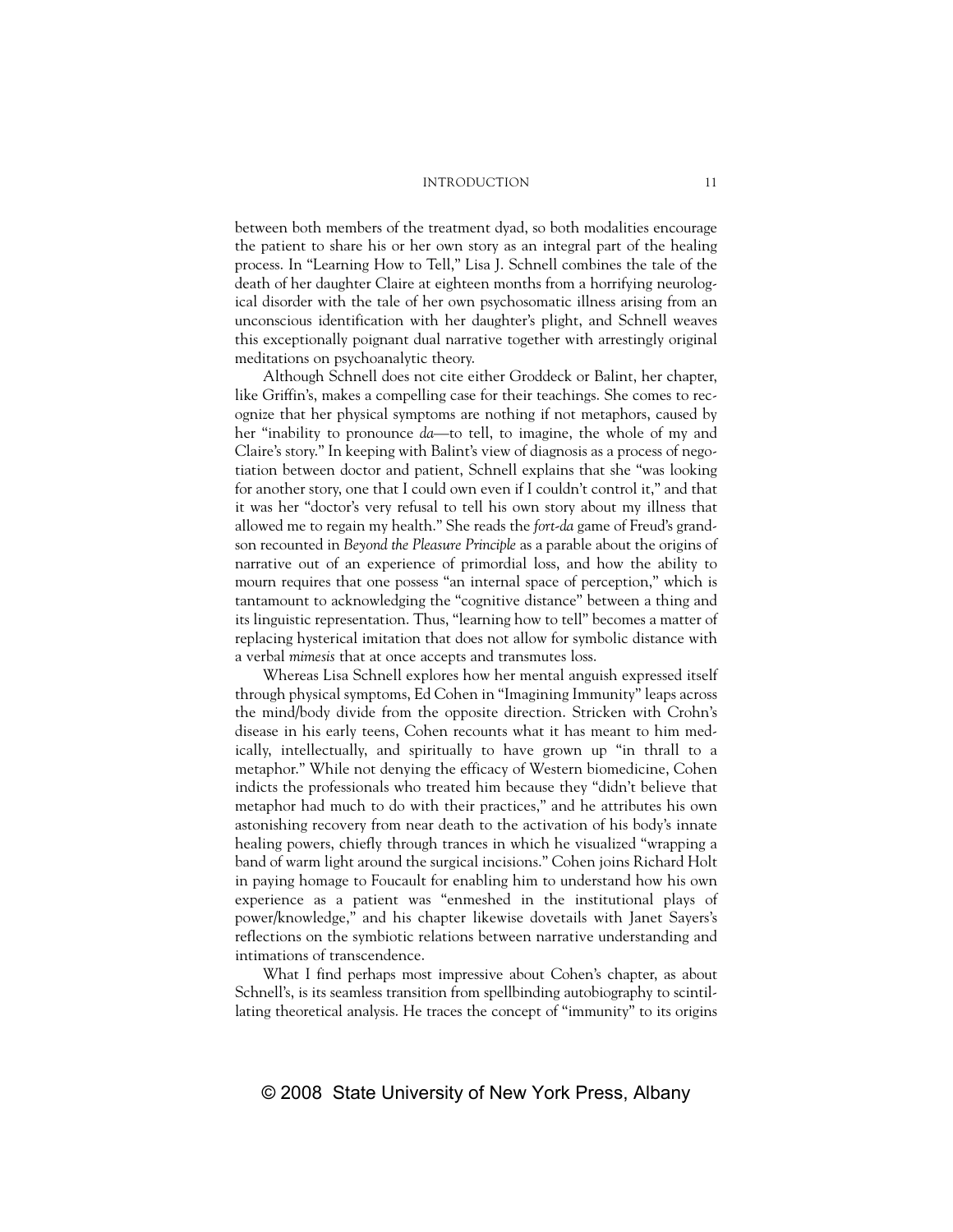in Roman jurisprudence, showing how by the end of the nineteenth century its metaphorical power had displaced the earlier view of healing as "a natural manifestation of the organism's inherent elasticity" (and its connection to the universe as a whole) with a definition of medicine as "a powerful weapon in the body's necessary struggle to defend itself from the world." As Cohen argues, both the triumphs and the limitations of Western biomedicine can be understood in terms of the way the metaphor of immunity has supplanted that of healing, with the consequence that the patient is reduced to being a passive tool in the hands of doctors and researchers. Echoing my own critique of Susan Sontag's attempt to eradicate metaphor from medicine, Cohen asks us to imagine what it might mean "to affirm healing *as* metaphor." One dividend would be the rehabilitation of the "placebo effect," which, as Cohen notes, is ironically excluded from biomedicine "not because it is *not* effective but precisely because *it is*." For Cohen, in short, metaphor is a "transformational technology" that should open all of us to "a potentially productive kind of notknowing, a kind of not-knowing that asks us to engage imaginatively with the organisms-that-we-are in the service of our vitality and aliveness."

For Kimberly R. Myers, the journey chronicled in "A Perspective on the Role of Stories as a Mechanism of Meta-Healing" began somewhat later in life when, as a graduate student, she was diagnosed with inflammatory bowel disease. After what she calls "the fall (from health)," Myers found that the literature she had always appreciated "intellectually and philosophically" now took on a "new significance" in its visceral demonstration that she "was not alone in facing life-altering bodily change." Impelled by the need to "restore a sense of agency in the face of my loss of control," Myers borrowed from alternative medicine the notion of "meta-healing," which she defines as "a means of healing that occurs in observing the healing of others." In what was "probably the most vulnerable moment of my life," Myers admitted to the students in her course on literature and medicine that a pathography she had asked them to read was actually her own illness narrative, a revelation that transformed their communal bond and inspired the students to breakthroughs in their final projects.

Following her participation in a 2002 National Endowment for the Humanities Institute on "Medicine, Literature, and Culture," Myers issued a call for pathographies from academics in any discipline. The response was overwhelming. In her interactions with the more than ninety people who submitted illness narratives, Myers was faced not simply with the normal tasks of an editor but also with the ethical responsibility "to witness the stories." Despite her belief in "meta-healing," Myers—struggling with her own chronic illness—found "the sheer magnitude of fear and grief recounted within these pages" almost more than she could bear, leading her to compare herself to Holden Caulfield vainly "trying to catch everybody who was about to go over the cliff." Still, she did not allow her physical and emotional dis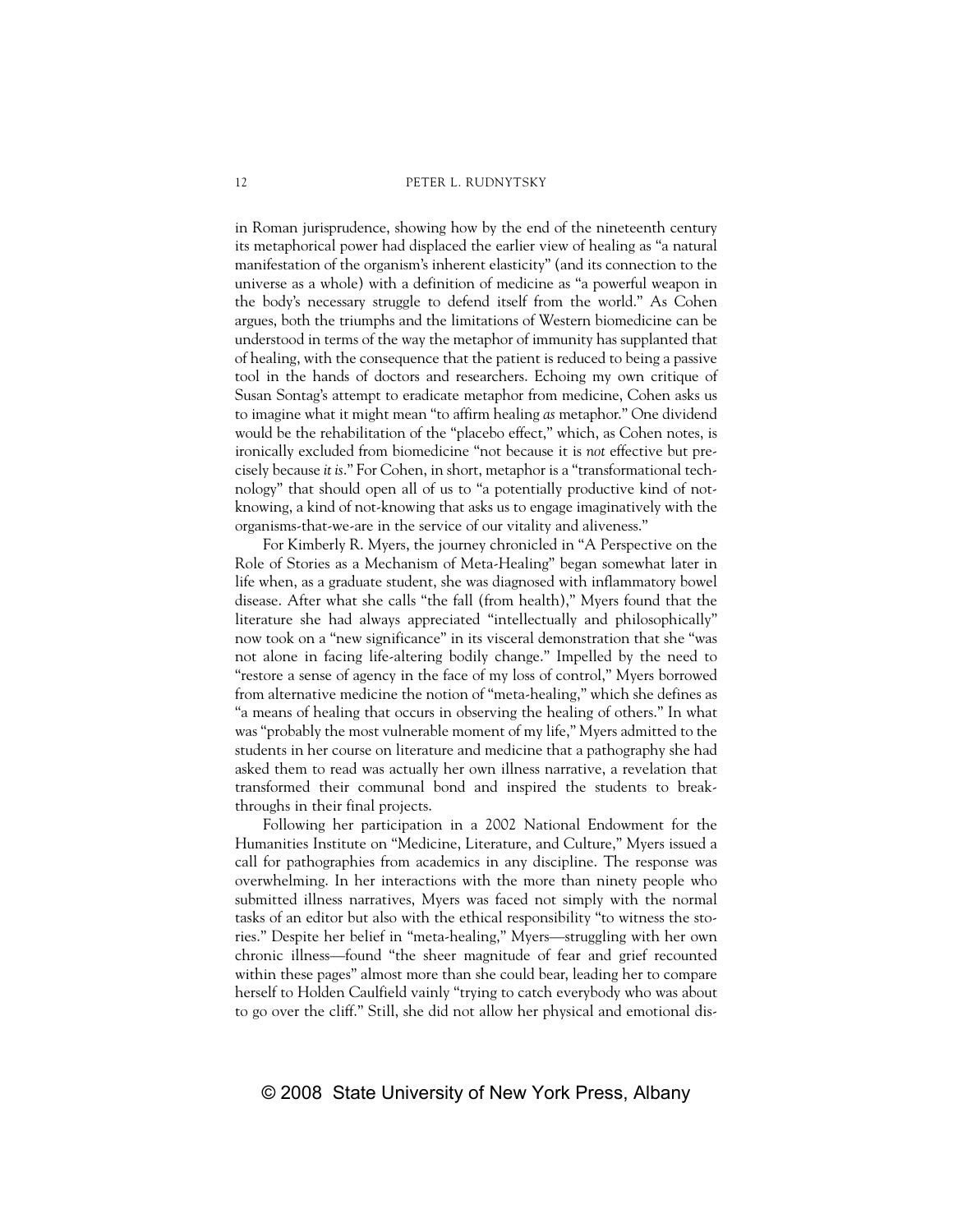tress to deter her from her commitment, which has borne fruit in a volume entitled *Illness in the Academy: A Collection of Pathographies by Academics*. As Myers writes no less wisely than courageously, "[T]he gift in simply being there is valuable not because it is *easy*, but precisely because it is so difficult. Venturing into the shadowlands full force is the gift one gives not only to another, but also to oneself."

Unlike the other contributions to this section, Jean S. Mason's "The Discourse of Disease: Patient Writing at the 'University of Tuberculosis'" is not a first-person illness narrative. Rather, in an impressive piece of scholarship, Mason sifts the largely overlooked archive left behind by patients at Saranac Lake, New York, the sanatorium founded in 1884 by Dr. Edward Livingston Trudeau, who had himself been diagnosed with tuberculosis before discovering the salubrious effects of this Adirondack Mountain locale. In its mingling of patients and practitioners, as well as its integration of "patient care, scientific research, medical training, and patient rehabilitation," what Mason denominates the "university of tuberculosis" became "an exemplary model of community-based health care." Given that the treatment of TB imposed "long hours of enforced idleness," many patients turned to writing as a means of passing the time. Their productions ranged from bare-bones diaries to published collections of poetry by such gifted authors as Herbert Scholfield, Adelaide Crapsey, and John Theodore Dalton, to the entrepreneurial gold mine of *Trotty Veck Messages*, collections of witty inspirational passages in prose and verse (named after a character in Dickens's "The Chimes") the sales of which increased from an already impressive four thousand copies in 1916 to an astounding four million copies fifty years later.

In addition to presenting these and other intrinsically interesting texts (including the aptly named *Trouble Book of Isabel Smith*), all of which attest to "the therapeutic power of writing" confirmed by up-to-date psychological research, Mason reflects on the ways that patient narratives combine with clinical records and scientific reports to describe the medical encounter from different perspectives. Each of these sources contributes integrally to "a multidimensional discourse of disease," though narrative medicine would encourage us to give priority to the "inherently metaphoric" writings of patients. Mason quotes Anne Hunsaker Hawkins, co-director of the NEH Institute that came along so opportunely for Kimberly Myers: "Not only, then, does pathography restore the phenomenological and the experiential to the medical encounter, but it also restores the mythic dimension that our scientific, technological culture ignores or disallows."

The chapter by Jeffrey Berman provides a ready transition into our final section, "Acts of Reading." Like Kimberly Myers, Berman in "The Teaching Cure" addresses what takes place in the classroom, and he picks up where Jean Mason leaves off by doing so initially through a close reading of May Sarton's 1961 novel, *The Small Room*. As emerges from his masterful exposition, *The*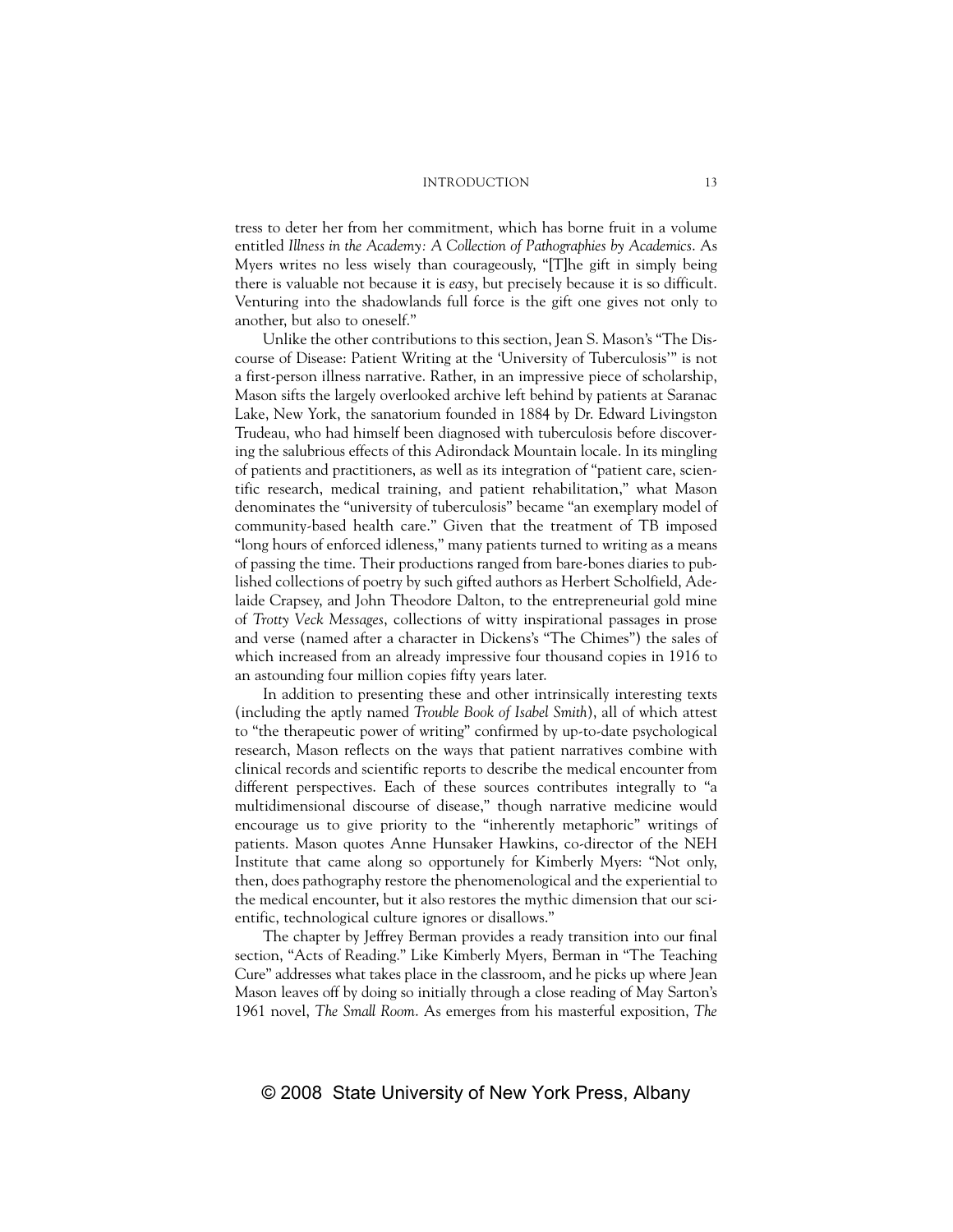*Small Room* is "one of the most moving academic novels about how a teacher's empathy makes a difference in her students' lives," and it explores profoundly the dynamics of transference and countertransference in teacher-student relationships, though Berman shares Fred Griffin's inclination to eschew potentially arcane terminology in bringing his psychoanalytic sensibility to bear on Sarton's text.

From a detailed examination of *The Small Room*, the plot of which hinges on whether a student who has been caught plagiarizing at an all-female college should be expelled or given psychological counseling (at a time when the latter option was not routinely available on campuses), Berman proceeds to reflect more generally on the personal element in teaching, concurring with Sarton that teachers show their true greatness by being "humble and respectful" toward students. In a series of landmark books, Berman (1994; 1999; 2001; 2005) has advocated a pedagogy of "risky writing," the success of which depends on the teacher's capacity to create "a safe and empathic classroom." Through connecting their academic work with what is going on in their lives, students reach "not simply intellectual understanding but emotional understanding as well"; and in licensing his fellow teachers to pose the unanswerable question of "how to live," Berman eloquently vindicates his conviction that "literature and psychoanalysis are two of the best ways to learn more about ourselves and others and to preserve these provisional truths for those who come after us."

The next two chapters, both by thoughtful and literate psychiatrists, raise theoretical questions about reading prompted by the convergence of psychoanalysis and narrative medicine. Neil Scheurich's "Reading, Listening, and Other Beleaguered Practices in General Psychiatry" is written from the standpoint of someone concerned that the "core values" shared by both literature and psychotherapy have become endangered both in his own professional domain and in contemporary culture generally. Ironically, as Scheurich points out, even as medicine as a whole has seen a modest broadening of its vision beyond the technical, psychiatry, now largely divorced from psychoanalysis, "seems increasingly reduced to a biological understanding of human experience." As Scheurich argues, reading and psychotherapy, as well as the use of literature in psychiatric training, "all share common justifications stemming from the virtues of narrative form," and thus what is ultimately at stake in narrative medicine is the classic problem of how to defend literature against the charges of irrelevance or even dangerousness that go back to Plato.

Scheurich enlists many prominent thinkers who have responded to the attacks on both literature and psychotherapy, but his chapter is at bottom a personal plea in favor of the values of *autonomy*, *complexity*, *curiosity*, and *patience* shared by proponents of "serious reading and listening," notwithstanding the differences between these endeavors. While renouncing the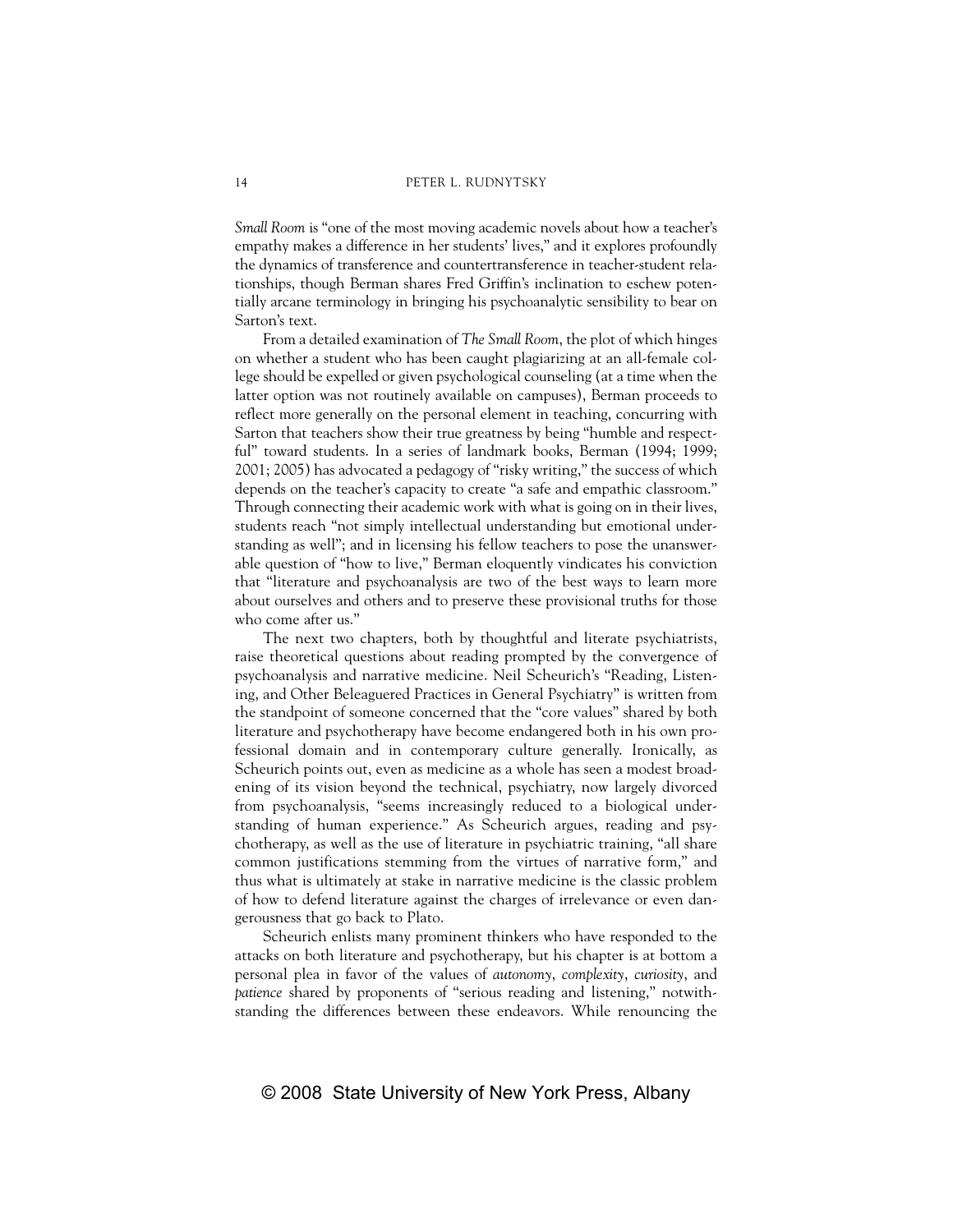"fantasy" that there is some "ultimate justification" that "will magically open the eyes of the indifferent," Scheurich retains the hope that literature can be used in the education of future psychiatrists "not merely to gain a clinical 'pearl' or two," but rather to induce them "to *care* about literature and the values it embodies, and to see that these same values also underlie the mixed status of psychiatry as both liberal art and science."

In "Uncertain Truths: Resistance and Defiance in Narrative," Schuyler W. Henderson offers a commentary on Michel Houellebecq's *Atomized* and John Kennedy Toole's *A Confederacy of Dunces*. He does so in the context of a searching interrogation of how behavior that most mental health professionals would classify as "resistance" can from the standpoint of the counternarratives told by those deemed to be "sick" or "mad" be affirmatively described as "defiance." To label something as "resistance," as Henderson notes, is to "put the power of knowledge squarely in the hands of another," rather than in the hands of the patient himself or herself. Whereas resistance explains the phenomena in question almost completely in terms of personal psychology, moreover, "defiance is a consciously articulated ideological position" that insists, with Houellebecq in his novel, that the very "privileging of the individual, along with his or her experience and narrative," is itself "historically derived and socially sanctioned," and hence must be subjected to a transpersonal critique. According to Houellebecq, the same period of modernity that gave birth to the ideals of "personal freedom" and "human dignity" has been "characterized by decline and destruction"; and thus, in Henderson's extrapolation, "psychology and therapy, rather than offering a solution, are themselves seen as part of the problem."

Despite his sympathy for "the deepened understanding of illness and the ill person" afforded by "the resistant/defiant text," Henderson is not an advocate of "anti-psychiatry." Although he recognizes that people with schizophrenia in the United States "not only do not do better . . . compared to other countries, but are worse off than they were thirty years ago," this indictment of the inflated claims of the pharmaceutical industry is counterpoised by Henderson's reminder that the celebration of defiance in *A Confederacy of Dunces* must be weighed against "the resounding caveat of Toole's suicide." The unwritten books by this author dead by his own hand at the age of thirtytwo are no cause for celebration. In the end, Henderson leaves us with a measured plea for a "complex negotiation" or "dialogue where the narrative can be read with and against the counternarrative," as "any notion of 'progress' requires such dialogue," while he remains vigilant to the ever-present "risk that during this dialogue an appropriation of the counternarrative can occur." The most that can be said is that "resistance is an obstacle to insight, while defiance is an obstacle to abuse," and the desirability of being able to tolerate the uncertainty generated by these antithetical perspectives is one of the enduring lessons still to be learned from reading Freud.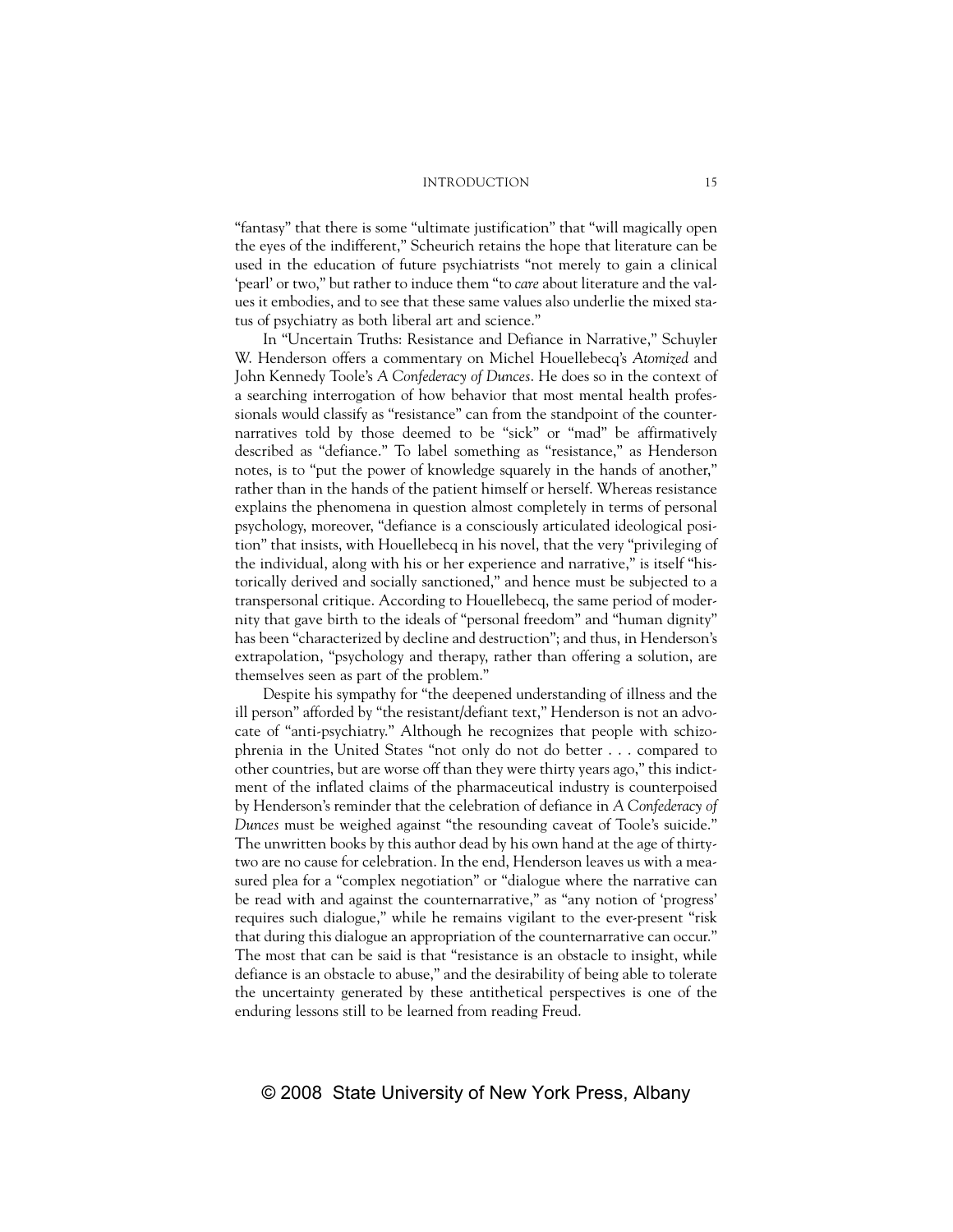Since the theme of trauma has run like a red thread through this book, it seems fitting that our final chapter should be Geoffrey Hartman's "Narrative and Beyond." Modestly acknowledging his "own limited roles of teacher, reader, and occasional interviewer of Holocaust witnesses," one of the leading literary critics of our time seeks in his "*membra disjecta*" to offer the outlines of a "poetics of narrative medicine." Like Lisa Schnell, who takes her epigraph from one of his essays, Hartman appeals to Aristotle's analysis of the cathartic effects of art—a concept linked to psychoanalysis through the "cathartic method" employed by Freud as a way station between his practice of hypnotic suggestion and of free association, and mediated by the medical interpretation of Aristotle's controversial notion put forward by Jacob Bernays (the uncle of Freud's future wife) in 1857.<sup>3</sup> And as for Neil Scheurich both reading and psychotherapy are not religious but "spiritual practices inasmuch as they entail attention to the moment, a slowing of onrushing time, and observation of discipline and ritual that impose some order upon chaos," so too for Hartman the great gift of literary seminars (and, I would add, of psychoanalytic sessions) is that they furnish "the time to think freely, to explore the very process of interpretation, without having to do it in a state of emergency," while the indispensable notions of "bearing witness" and "testimony" must be invoked without "carrying, necessarily, a religious overtone."

The range of reference in Hartman's essay extends from Tolstoy to television, from the poetry of Celan, Donne, and Milton to the experiments of Stanley Milgram. In no less productive dialogue with Terrence Holt and Fred Griffin, Hartman concurs with Holt's postmodern emphasis on the inevitable fracturing of subjectivity by citing Arthur Frank's *The Wounded Storyteller* on the "variety of illness narratives that exist," and in particular on the irreconcilability of the perspectives of physician and patient, which enforces the conclusion that "the claim of a 'sovereign consciousness' may have to be given up." And yet, Hartman also lends credence to Griffin's humanistic definition of the "fortunate physician" when he observes that the physician who displays "narrative competence" will be one who, "despite the constraint of time, cultivates an empathy that ideally seeks to being forth the patient's own understanding, even self-discovery." Indeed, "what seems of paramount importance" to Hartman in the mysterious process of healing is "the element of trust."

Hartman closes his sinuous meditation by drawing attention to an Israeli study of Holocaust survivors, who were found to be "chronic patients in mental hospitals" in disproportionate numbers compared to the general population. Strikingly, their experiences of persecution were often not noted on their medical charts, and the possible traumatic etiology of their psychopathology was thus disregarded. In response, a group of psychiatrists undertook what Hartman describes as "a story cure, or more precisely, a testimony cure," by soliciting from these elderly individuals a videotaped auto-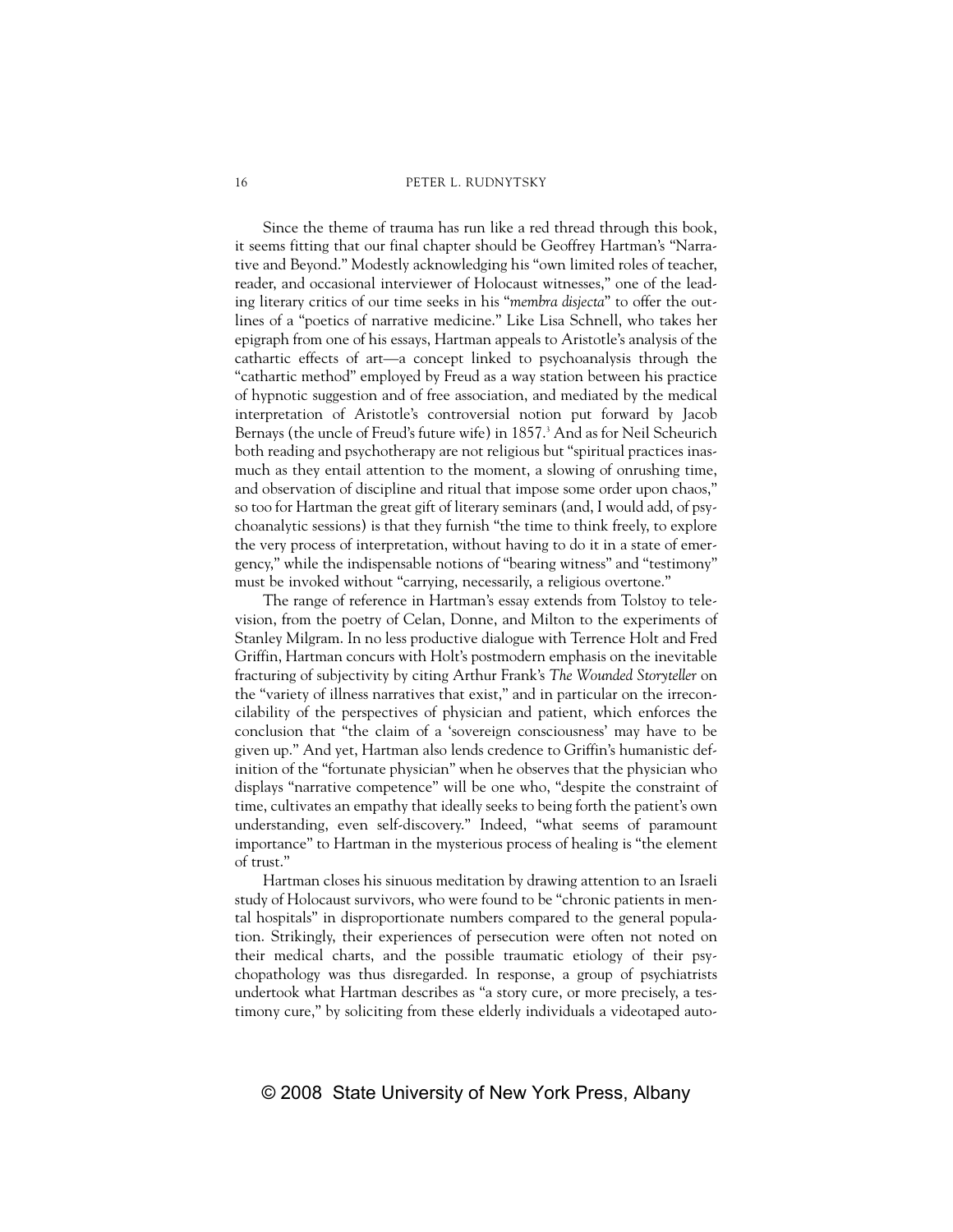biography that could then be studied by other people as well as viewed by the patients themselves.

Hartman insists that this experiment has an intrinsic value above and beyond any demonstrable practical effects, yet the results have been promising even when measured by "recognized scientific parameters." According to the authors of the study, "it has been suggested that the testimonial method alleviates many chronic symptoms by transforming the painful trauma story into a cathartic experience and document which could be useful to other people." Hartman observes that this remark "points clearly to the potential of narrative medicine," but, somewhat surprisingly in my opinion, he nowhere mentions the psychoanalytic underpinnings of the entire project undertaken by Rita Charon and her colleagues.

In particular, when Hartman goes on to urge that "more could be done in the medical humanities with different aspects of literature, not only its narrative component," and that the physician who practices narrative medicine should strive to be "sensitive also to non-narrative, apparently inconsequential or lyrical moments, surprises in the narrator's mood and mode," one might have expected him to note that this type of "listening with the third ear" is precisely the province of the psychoanalyst. To continue with Hartman's own lyrical words: "One learns to respect fragments of speech, abrupt figurations, shifts, jump-cuts, mixed genres. It also means . . . to respect what does not fit. For there may be more than one story struggle to emerge, as in a multiple birth."

As the truths of the unconscious are no less powerful for going unrecognized, or being uttered only obliquely, so in coupling "narrative" (medicine) with "beyond" Geoffrey Hartman uncannily invokes psychoanalysis without mentioning its name. In "Material and Metaphor: Narrative Treatment for the Embodied Self," Rita Charon brings this volume full circle by performing the analytic function of making the unconscious conscious. Looking back at her opening presentation in light of the experience of the conference itself and the other papers gathered here, Charon in her afterword again takes up the interplay between body and language in medical practice, where the physician not only may but must touch his or her patients, and in analytic therapy, where physical contact is prohibited. She aligns this contrast with that between the pivotal role of transference in psychoanalysis, in which "the analyst operates on the metaphorical and not the material level," and the way that the medical doctor "enters the lives of patients guilelessly, open-faced, as himself or herself." Despite this "disidentity," Charon has come to see with increasing clarity how the ordinary doctor, like the analyst, "is confronted by materiality saturated with metaphor" on a daily basis, and must draw on all the resources of both heart and mind "to divine, imagine, follow allusions to what the matter is." Although practitioners of both mental and physical healing have much to gain from this new interdisciplinary conjunction between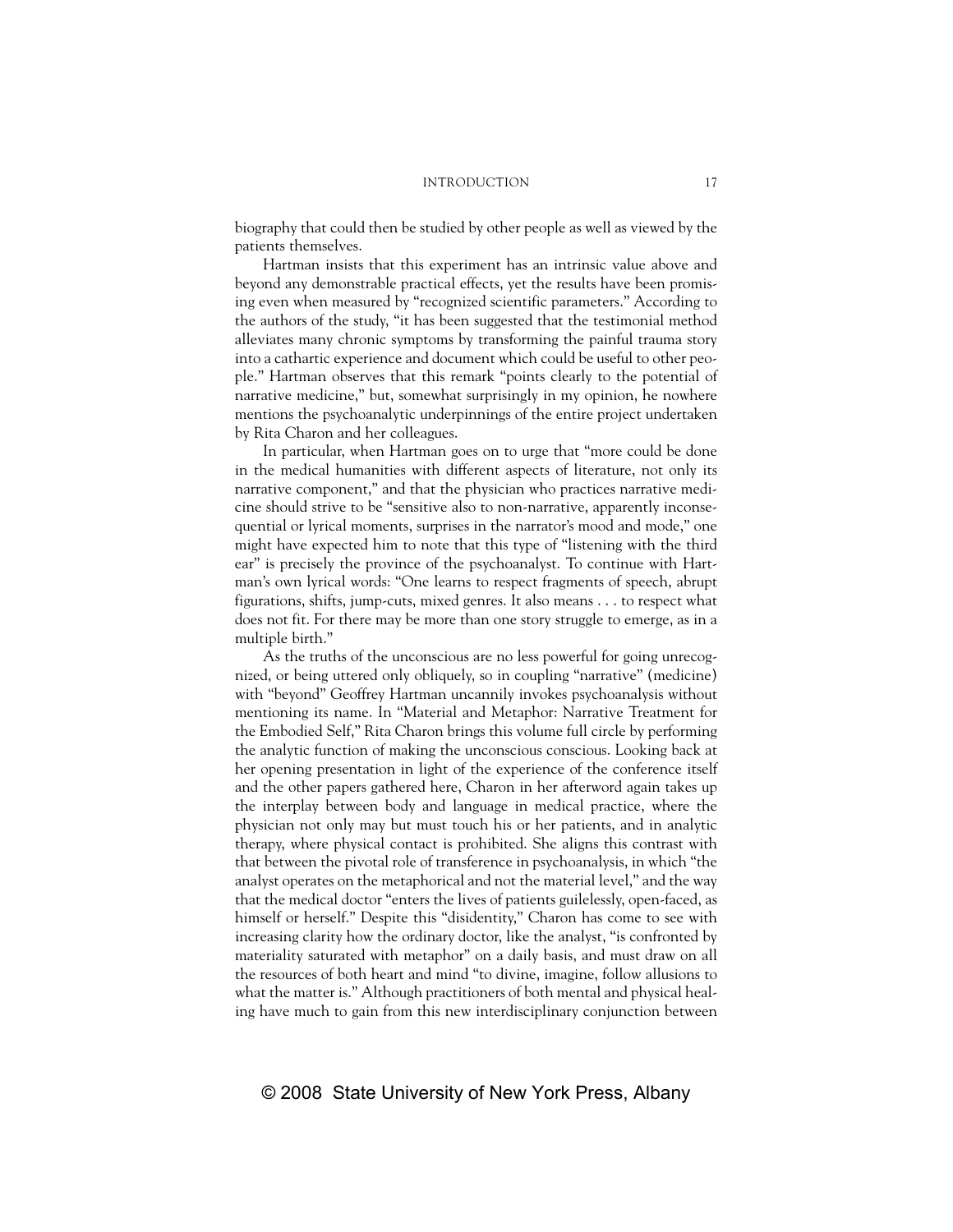#### 18 PETER L. RUDNYTSKY

psychoanalysis and narrative medicine, the ultimate beneficiaries promise to be the patients themselves—that is, each one of us—who have the right to expect not only "diagnostic accuracy and appropriate medical management," but also, and above all, "recognition and company on their journeys of illness."

#### **NOTES**

1. My comments here concerning Ferenczi and Groddeck draw on the more extended discussions in my *Reading Psychoanalysis* (2002).

2. Charon cites Freud's statement in *The Ego and the Id* that "the ego is first and foremost a bodily ego," and her remarks on this topic could be profitably supplemented by Didier Anzieu's (1985) psychoanalytic work on the "skin ego."

3. I have translated salient portions of Bernays's *Fundamentals of Aristotle's Lost Essay on the "Effect of Tragedy"* in the Fall 2004 issue of *American Imago*, guest-edited by Nicholas Rand, *The Growth of the Unconscious, 1750–1900*.

#### **REFERENCES**

- Anzieu, Didier. 1985. *The skin ego: A psychoanalytic approach to the self*. Trans. Chris Turner. New Haven: Yale University Press, 1989.
- Balint, Michael. 1937. Early developmental stages of the ego. Primary object-Love. In *Primary love and psychoanalytic technique*, 90–108. London: Maresfield Library, 1985.
- ——— . 1964. *The doctor, his patient, and the illness*. Rev. ed. Madison, CT: International Universities Press, 1972.
- ——— . 1968. *The basic fault: Therapeutic aspects of regression*. New York: Brunner/Mazel, 1979.
- Berman, Jeffrey. 1994. *Diaries to an English professor: Pain and growth in the classroom*. Amherst: University of Massachusetts Press.
- ——— . 1999. *Surviving literary suicide*. Amherst: University of Massachusetts Press.
- ——— . 2001. *Risky writing: Self-disclosure and self-transformation in the classroom*. Amherst: University of Massachusetts Press.
- ——— . 2005. *Empathic teaching: Education for life*. Amherst: University of Massachusetts Press.
- Ferenczi, Sándor. 1919. On the technique of psychoanalysis. In *Further contributions to the technique and practice of psychoanalysis*, ed. John Rickman, trans. Jane Isabel Suttie, 177–89. New York: Brunner/Mazel, 1980.
- Freud, Sigmund. 1912. Recommendations to physicians practicing psychoanalysis. In *The standard edition of the complete psychological works*, ed. and trans. James Strachey et al., 12, 111–20. London: Hogarth Press, 1953–1974.
- ——— . 1926. *The question of lay analysis*. *S.E.*, 20, 183–250.